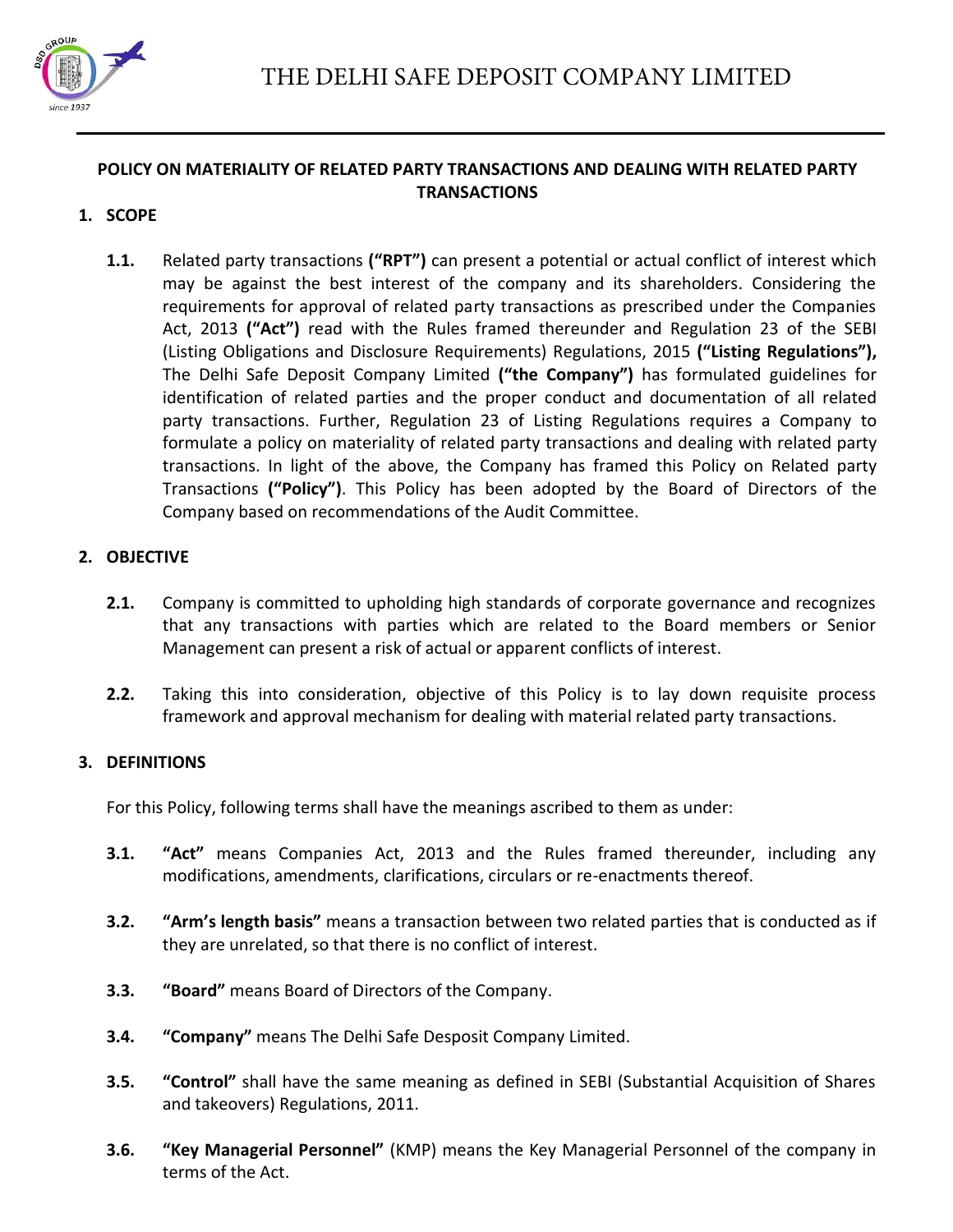

- **3.7. "Listing Regulations"** means the SEBI (Listing Obligations and Disclosure Requirement) Regulations, 2015.
- **3.8. "Material Related Party Transactions"** means a transaction with a related party if the transaction / transactions to be entered into individually or taken together with previous transactions during a financial year, exceeds 10% of the annual consolidated turnover as per the last audited financial statements of the Company and transactions involving payments to a related party with respect to brand usage or royalty if the transaction(s) to be entered into individually or taken together with previous transactions during a financial year, exceed 2% of the annual consolidated turnover of the Company as per the last audited financial statements of the Company.
- **3.9. "Related Party"** means a Related Party as defined under the Act read with the Listing Regulations or under applicable Accounting Standards.
- **3.10. "Related Party transactions (RPTs)"** means transfer of resources, services or obligations between a Company and a related party, regardless of whether a price is charged and a "transaction" with a related party shall be construed to include a single transaction or a group of transactions in a contract.
- **3.11. "Relatives"** means a relative as defined under the Act.

# **4. POLICY**

**4.1.** In order to ensure transparency and procedural fairness of Related Party Transactions (RPTs), as also to ensure compliance with provisions of the Act and Listing Regulations, Board of Directors (the "Board") of the Company lays down this Policy on Materiality of Related Party Transactions and Dealing with Related Party Transactions (the "Policy").

# **5. PROCEDURE OF DEALING WITH RPTs**

### **5.1. Disclosure by Directors:**

Every Director shall at the beginning of the financial year provide information by way of written notice to the Company regarding his / her concern or interest in the entity with specific concern to parties which may be considered as related party with respect to the Company and shall also provide the list of relatives which are regarded as related party as per this policy. Directors are also required to provide the information regarding their engagement with other entity during the financial year which may be regarded as related party according to this policy.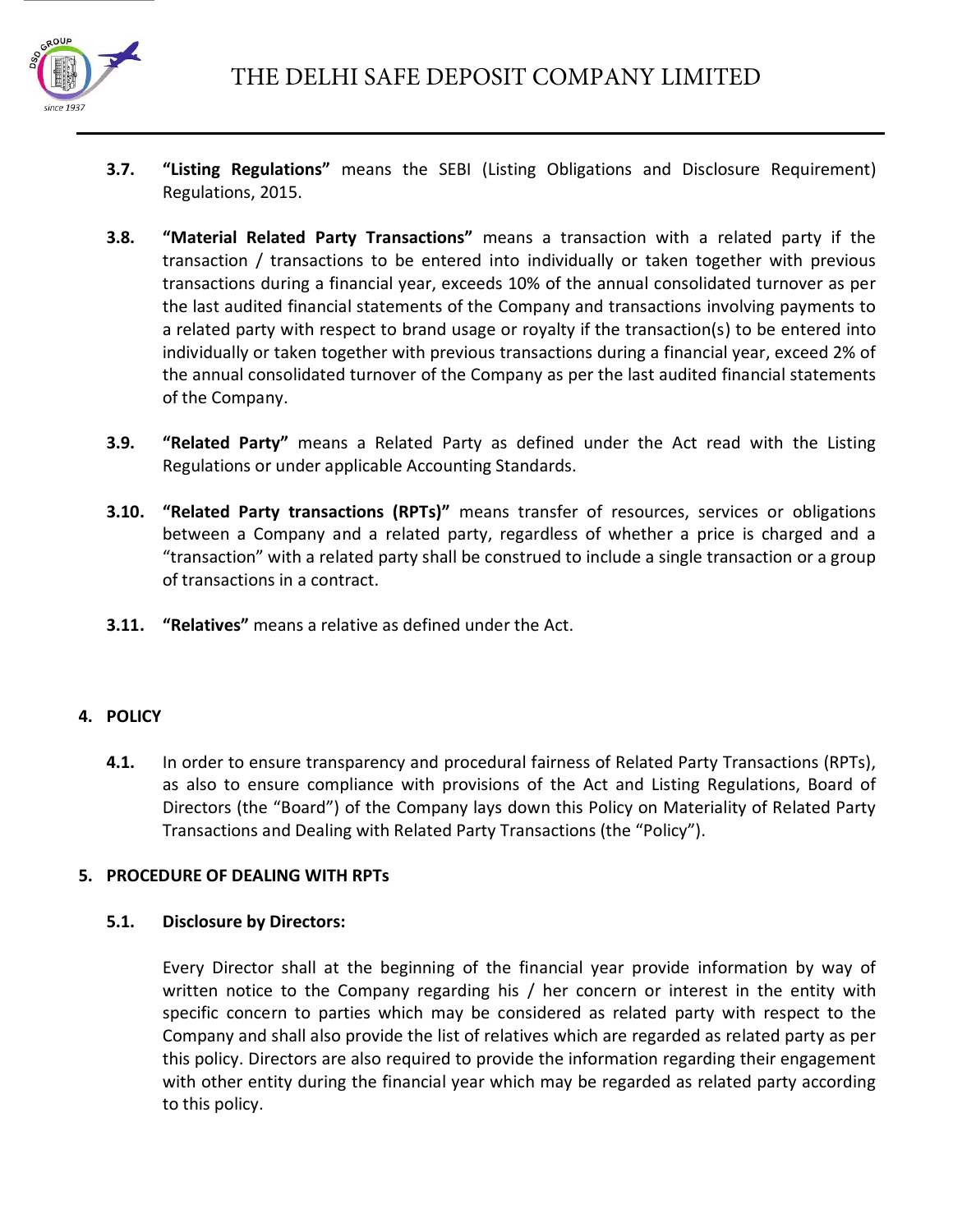

### **5.2. Review and approval mechanism of Related Party Transaction:**

#### **5.2.1. Audit Committee**

All the RPTs regardless of whether they are in ordinary course of business or on arm's length or not, should be pre-approved by the Audit Committee before entering into such transaction. The Audit committee shall consider the following factors while deliberating the RPTs for its approval:

- Name of party and details explaining nature of relationship;
- Duration of the contract and particulars of the contract and arrangement;
- Nature of transaction and material terms thereof including the value, if any;
- Manner of determining the pricing to ascertain whether the same is on arm's length;
- Business rationale for entering into such transaction;
- Any other information relevant or important to take a decision on the proposed transaction.

Any member of the Committee who has a potential interest in any RPT will remain abstain from discussion and voting on the approval of the RPT.

The Audit Committee may grant omnibus approval for RPTs proposed to be entered into by the Company subject to the following conditions:

- a) The Audit Committee shall lay down the criteria for granting the omnibus approval in line with the policy on RPTs of the Company and such approval shall be applicable in respect of transactions which are repetitive in nature;
- b) The Audit Committee shall satisfy itself the need for such omnibus approval and that such approval is in the interest of the Company;
- c) Such omnibus approval shall specify the name/s of the related party, name of the Director having interest, period of transaction, nature of transaction and maximum amount of transaction that can be entered into;

Provided that where the need for RPT cannot be foreseen and aforesaid details are not available, Audit Committee may grant omnibus approval for such transactions subject to their value not exceeding Rs.1 Crore (Rupee One Crore) per transaction.

- d) Audit Committee shall review, on a quarterly basis, details of RPTs entered into by the Company pursuant to the omnibus approvals given;
- e) Such omnibus approvals shall be valid for a period not exceeding 1 (one) year and shall require fresh approvals after the expiry of 1 (one) year.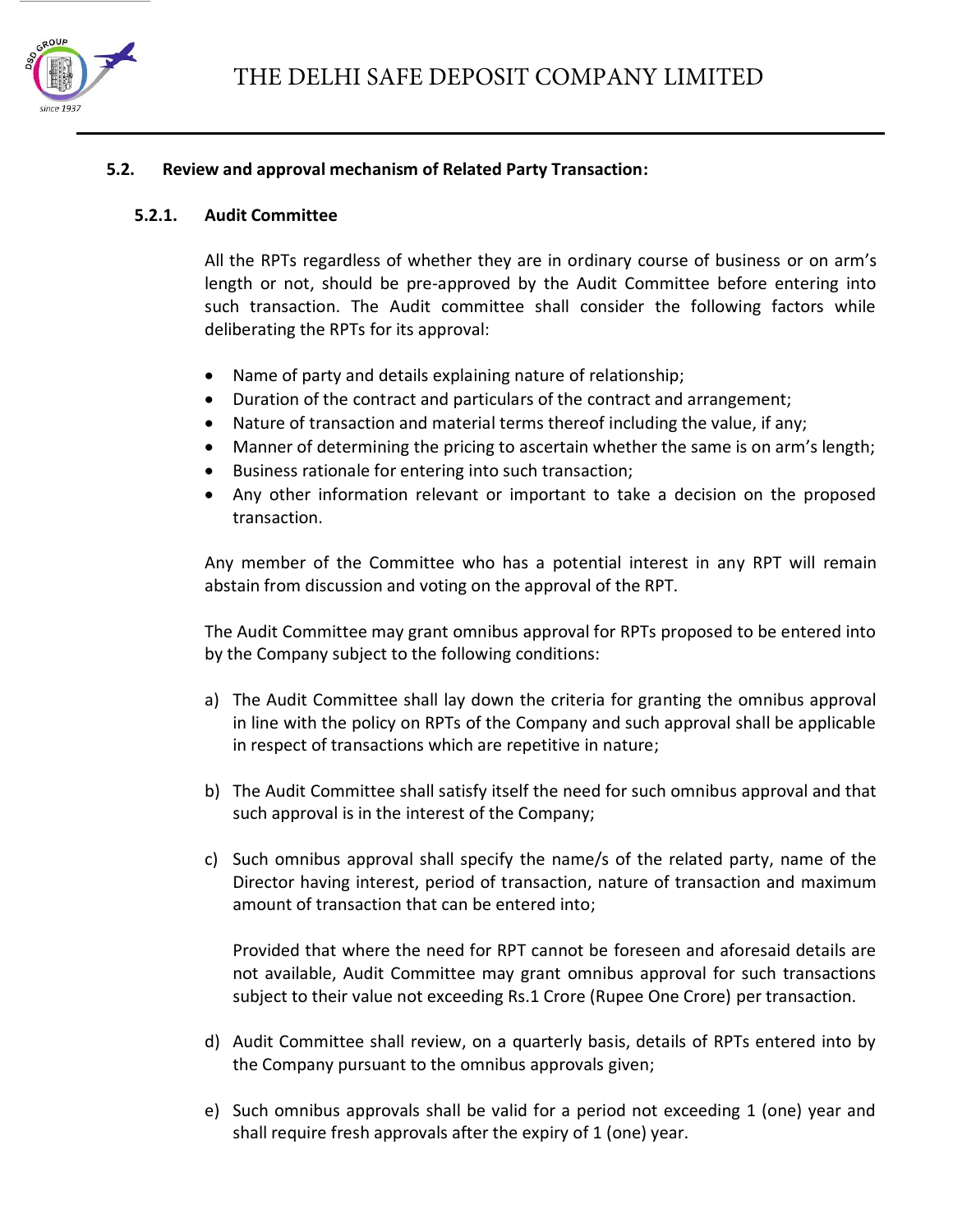

### **5.2.2. Board of Directors**

All Material RPTs, transactions which are not in the ordinary course of business or not at the arm's length price, shall be placed before the Board for obtaining its approval. Where approval of Board of Directors is required for any RPT or if the Board in any case elects to review any such matter or it is mandatory under any law for Board to approve the RPT, then the considerations set forth above shall apply to the Board's review and approval of the matter, with such modification as may be necessary or appropriate under the circumstances. Any member of the Board who has any interest in any RPT will remain abstain from discussion and voting on the approval of the RPT.

### **5.2.3. Shareholder approval**

All material RPTs and RPTs which are not in the ordinary course of business or not on arm's length basis, shall require approval of the Shareholders as per the provisions of Companies Act 2013. If any member of Company is a related party as per this policy, such member of the Company shall not vote on resolution passed for approving such RPT irrespective of whether the entity is a party to the particular transaction or not.

### **5.2.4. Transactions which do not require approval**

Notwithstanding the foregoing, the following RPTs shall not require any approval.

- a) Any transaction involving the providing of compensation to a director or Key Managerial Personnel in connection with his duties to the Company including the reimbursement of reasonable business and travel expenses incurred in the ordinary course of business.
- b) Any transaction in which the Related Party's interest arises solely from ownership of securities issued by the Company and all holders of such securities receive the same benefits pro rata as the Related Party.

# **5.2.5. RPTs not approved under this Policy**

If any RPT is entered into by the Company without being approved under this Policy, the same shall be reviewed by the Committee. The Committee shall evaluate the transaction and may decide such action as it may consider appropriate including ratification, revision or termination of the RPT, to the extent permissible under the law. In connection with review of any RPT, the Committee has authority to modify or waive any procedural requirements of this Policy.